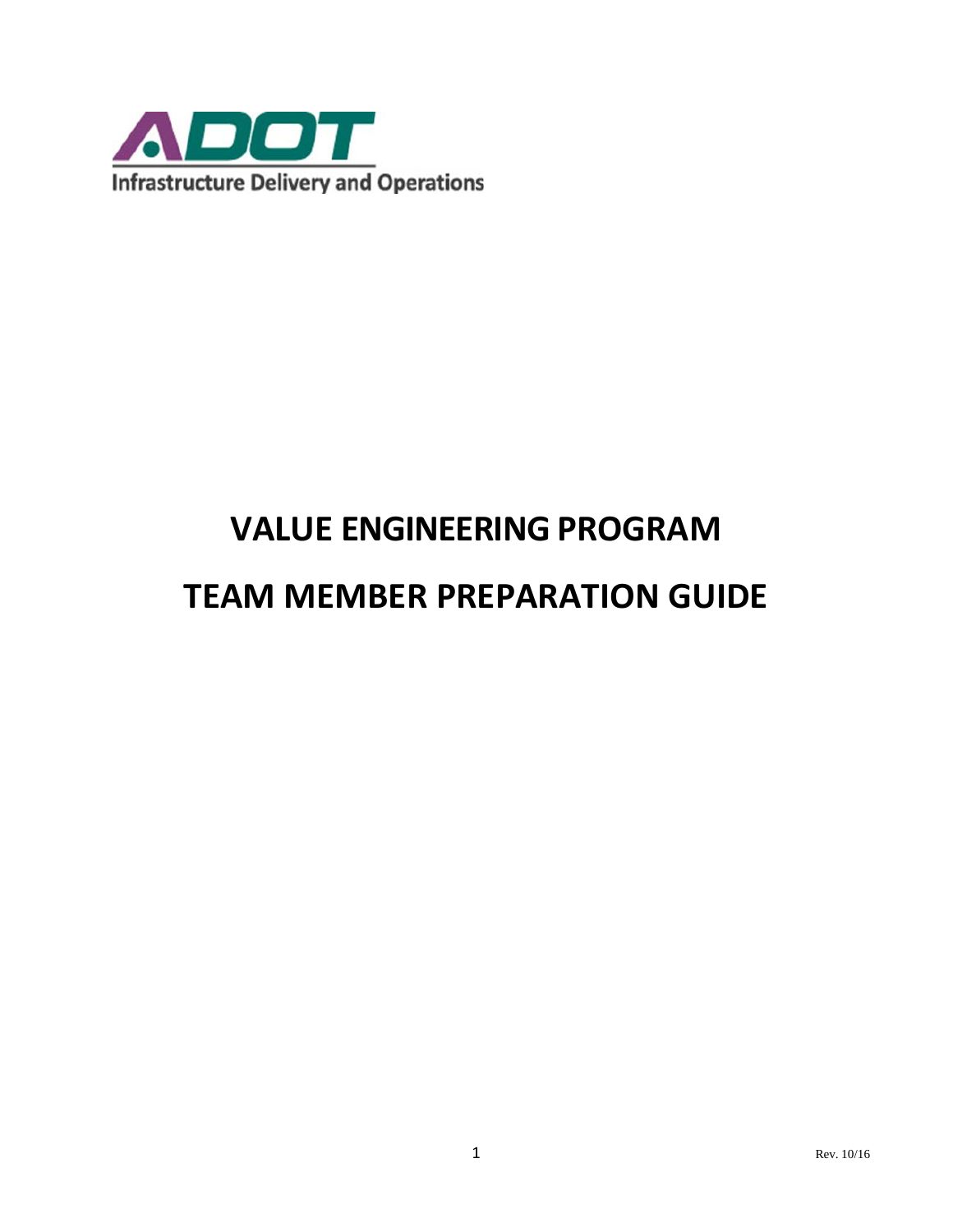#### **INTRODUCTION**

Congratulations! You've been selected to serve on a Value Engineering study team. We are sure that you will find this experience to be both rewarding and enjoyable. It will also be hard work. You will spend several days working intensively and creatively with a group of your peers. Regardless of the results of your particular study, you will gain a better understanding of the perspectives of your teammates, and of the complexities of highway design and development.

#### **PREPARATION**

Value Engineering (VE) studies normally require three to four consecutive days. Please make every effort to clear your calendar and delegate as needed, so that you will be able to concentrate fully on your study. This will not only enhance your experience, but will also help your teammates. Should you have a problem in this regard, please contact us as soon as possible.

You will receive a brief Study Plan in advance of the study, either at the same time you receive this Guide, or soon thereafter. The Study Plan contains background, scope and logistical information about your study. Sometimes it will include one or more attachments which will provide a brief description of your study subject. Often these are excerpts from documents which will be available during the study. When reading these excerpts, you might want to note which documents you want to review more thoroughly during the first phase of the study.

You are encouraged to bring appropriate resources with you to the study. Please keep in mind, however, that the VE study is by design an intensive, time constrained procedure. Therefore, bring only those resources with which you are very familiar, and can refer to quickly and accurately. Phone numbers of sales engineers and other contact persons could also be helpful. Bring your own calculator, computer, notepaper, pencils, etc.

If questions occur to you prior to the study, please contact the VE Section for clarification, not the Project Manager or Design Team.

#### **VE TEAM LEADER**

The VE Team Leader (Team Leader) is responsible for the overall conduct of the study. The Team Leader will either be a member of the VE Section staff, or be selected by them. Team Leaders complete specialized VE training or obtain certification such as a Certified Value Specialist by SAVE International prior to service.

Experienced consultant team leaders may be utilized to lead some of the more complex studies. They will be "Certified Value Specialists" who do this work as a vocation. Your role as a team member will be the same, regardless of who serves as leader.

Because of the intensive and structured nature of the value method, good teamwork and "group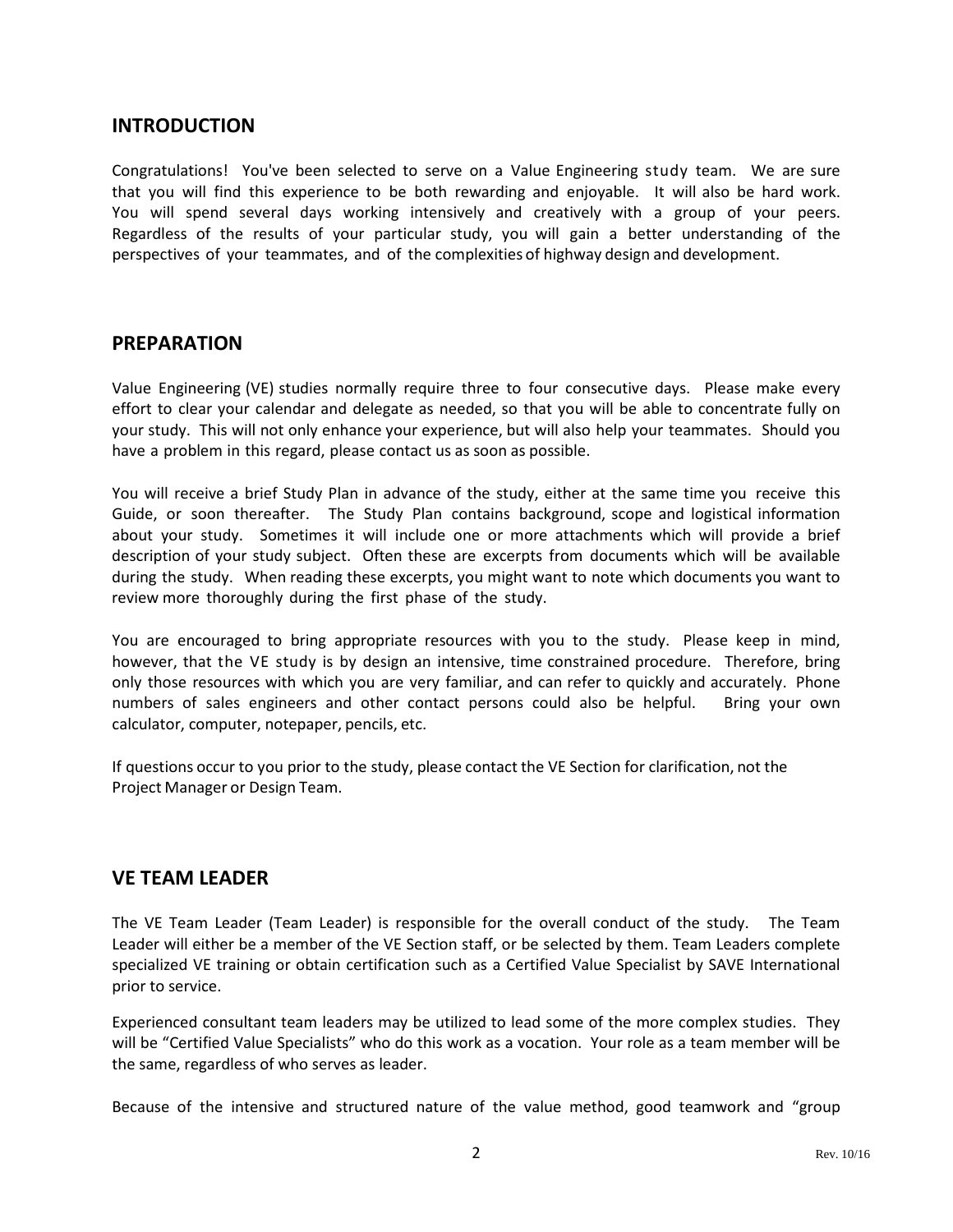dynamics" are essential parts of a successful study. There will be plenty of opportunities for everyone to contribute during each phase, but the Team Leader may have to "move things along", or spread the conversation around, in order to be sure everyone participates and the goals of the study are met. Please give your Team Leader your maximum cooperation in this regard.

### **THE STUDY**

VE studies consist of seven phases:

**1. Information Phase** – This phase includes gathering project information including project commitments and constraints.

**2. Function Analysis Phase** – This phase analyzes the project to understand the required functions.

**3. Creative Phase** – This phase generates ideas on ways to accomplish the required functions which improve the project's performance, enhance its quality, and lower project costs.

**4. Evaluation Phase** – This phase evaluates and selects feasible ideas for development.

**5. Development Phase** – This phase develops the selected alternatives into fully supported recommendations.

**6. Presentation Phase** – This phase involves presentation of the VE recommendations to the project stakeholders.

**7. Resolution Phase** – This phase evaluates, resolves, documents and implements all approved recommendations.

The proportion of the total study time which is spent on each phase will vary, but each phase will be a distinct part of the total effort.

#### **AFTER THE STUDY**

A Study Report documenting the seven phases of the VE study will be issued by the VE Section within two weeks following the completion of the study. The Study Report will be sent to the Project Manager and the VE study team members for review. After consulting the final design team and within two weeks of receipt of the VE Study report, the Project Manager shall provide a written response to the VE Section with a courtesy copy to the FHWA Area Engineer documenting final disposition of the approved recommendations. The written response should include:

- Approved recommendations to be implemented
- Approved recommendations that were modified provide details of change
- Approved recommendations not adopted provide reason(s)